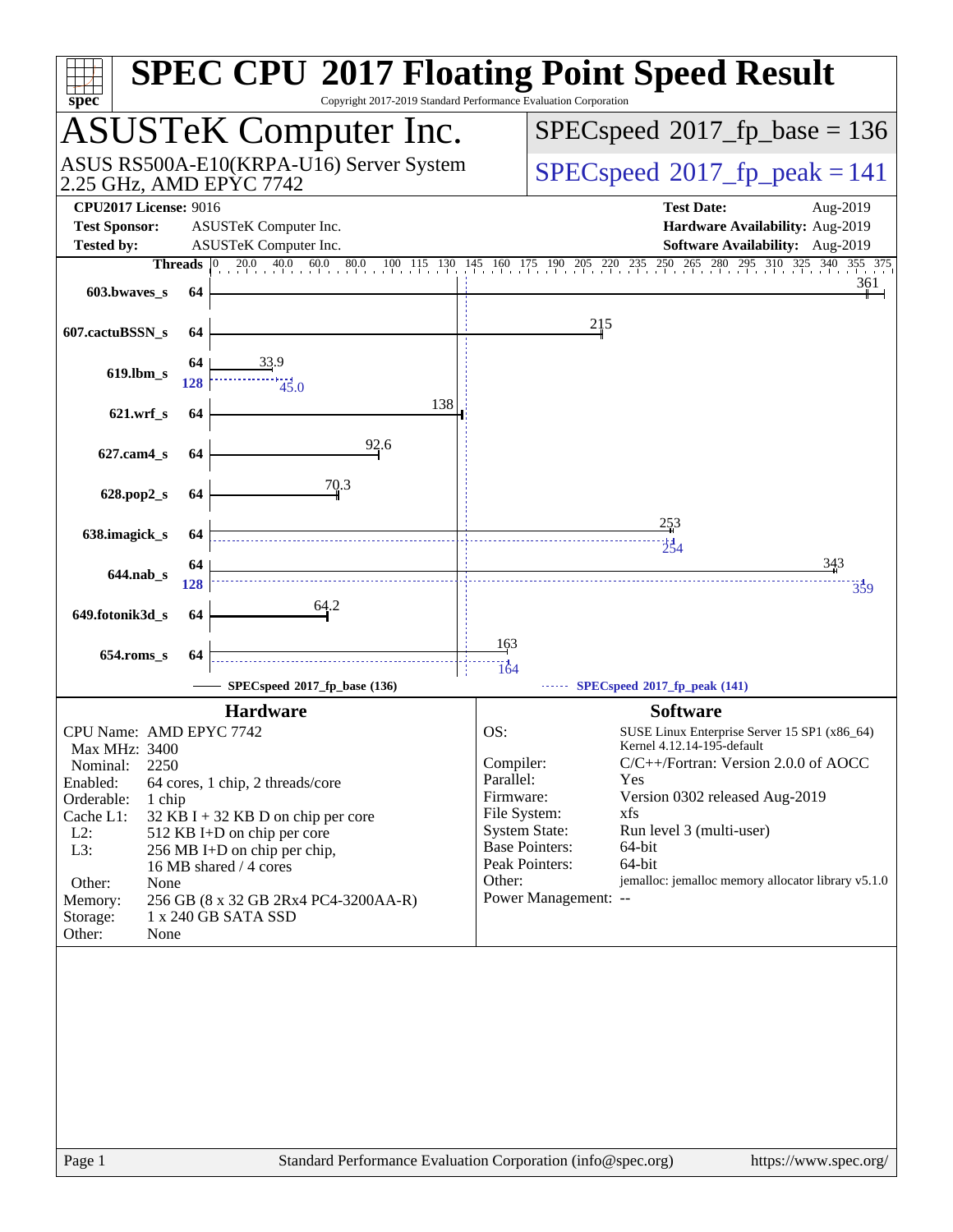# **[spec](http://www.spec.org/)**

# **[SPEC CPU](http://www.spec.org/auto/cpu2017/Docs/result-fields.html#SPECCPU2017FloatingPointSpeedResult)[2017 Floating Point Speed Result](http://www.spec.org/auto/cpu2017/Docs/result-fields.html#SPECCPU2017FloatingPointSpeedResult)**

Copyright 2017-2019 Standard Performance Evaluation Corporation

# ASUSTeK Computer Inc.

2.25 GHz, AMD EPYC 7742 ASUS RS500A-E10(KRPA-U16) Server System [SPECspeed](http://www.spec.org/auto/cpu2017/Docs/result-fields.html#SPECspeed2017fppeak)®2017 fp\_peak = 141

[SPECspeed](http://www.spec.org/auto/cpu2017/Docs/result-fields.html#SPECspeed2017fpbase)<sup>®</sup>2017 fp base = 136

**[Test Sponsor:](http://www.spec.org/auto/cpu2017/Docs/result-fields.html#TestSponsor)** ASUSTeK Computer Inc. **[Hardware Availability:](http://www.spec.org/auto/cpu2017/Docs/result-fields.html#HardwareAvailability)** Aug-2019 **[Tested by:](http://www.spec.org/auto/cpu2017/Docs/result-fields.html#Testedby)** ASUSTeK Computer Inc. **[Software Availability:](http://www.spec.org/auto/cpu2017/Docs/result-fields.html#SoftwareAvailability)** Aug-2019

**[CPU2017 License:](http://www.spec.org/auto/cpu2017/Docs/result-fields.html#CPU2017License)** 9016 **[Test Date:](http://www.spec.org/auto/cpu2017/Docs/result-fields.html#TestDate)** Aug-2019

### **[Results Table](http://www.spec.org/auto/cpu2017/Docs/result-fields.html#ResultsTable)**

|                             | <b>Base</b>                        |                |       |                |       | <b>Peak</b>    |            |                |                |              |                |              |                |              |
|-----------------------------|------------------------------------|----------------|-------|----------------|-------|----------------|------------|----------------|----------------|--------------|----------------|--------------|----------------|--------------|
| <b>Benchmark</b>            | <b>Threads</b>                     | <b>Seconds</b> | Ratio | <b>Seconds</b> | Ratio | <b>Seconds</b> | Ratio      | <b>Threads</b> | <b>Seconds</b> | <b>Ratio</b> | <b>Seconds</b> | <b>Ratio</b> | <b>Seconds</b> | <b>Ratio</b> |
| 603.bwayes s                | 64                                 | 159            | 370   | 164            | 360   | 163            | <u>361</u> | 64             | 159            | 370          | 164            | 360          | <b>163</b>     | 361          |
| 607.cactuBSSN s             | 64                                 | 77.7           | 215   | 77.3           | 216   | 77.6           | 215        | 64             | 77.7           | 215          | 77.3           | 216          | 77.6           | 215          |
| $619.1$ bm s                | 64                                 | 154            | 34.0  | 154            | 33.9  | 155            | 33.9       | 128            | 116            | 45.0         | 116            | 45.1         | 144            | 36.3         |
| $621$ .wrf s                | 64                                 | 95.7           | 138   | 95.2           | 139   | 95.8           | 138        | 64             | 95.7           | 138          | 95.2           | 139          | 95.8           | 138          |
| $627$ .cam $4$ <sub>S</sub> | 64                                 | 95.5           | 92.8  | 96.1           | 92.2  | 95.7           | 92.6       | 64             | 95.5           | 92.8         | 96.1           | 92.2         | 95.7           | 92.6         |
| $628.pop2_s$                | 64                                 | 169            | 70.3  | 168            | 70.5  | 172            | 69.1       | 64             | <u>169</u>     | 70.3         | 168            | 70.5         | 172            | 69.1         |
| 638.imagick_s               | 64                                 | 56.7           | 254   | 57.1           | 253   | 57.1           | 253        | 64             | 56.8           | 254          | 57.5           | 251          | 56.7           | 255          |
| $644$ .nab s                | 64                                 | 51.0           | 343   | 51.0           | 342   | 50.8           | 344        | 128            | 48.7           | 359          | 48.7           | 359          | 48.7           | 359          |
| 649.fotonik3d s             | 64                                 | 141            | 64.6  | 142            | 64.1  | 142            | 64.2       | 64             | 141            | 64.6         | 142            | 64.1         | 142            | 64.2         |
| $654$ .roms s               | 64                                 | 96.5           | 163   | 96.5           | 163   | 96.5           | <b>163</b> | 64             | 96.1           | 164          | 96.3           | 164          | 96.1           | <b>164</b>   |
|                             | $SPECspeed*2017_fp\_base =$<br>136 |                |       |                |       |                |            |                |                |              |                |              |                |              |

**[SPECspeed](http://www.spec.org/auto/cpu2017/Docs/result-fields.html#SPECspeed2017fppeak)[2017\\_fp\\_peak =](http://www.spec.org/auto/cpu2017/Docs/result-fields.html#SPECspeed2017fppeak) 141**

Results appear in the [order in which they were run.](http://www.spec.org/auto/cpu2017/Docs/result-fields.html#RunOrder) Bold underlined text [indicates a median measurement](http://www.spec.org/auto/cpu2017/Docs/result-fields.html#Median).

### **[Compiler Notes](http://www.spec.org/auto/cpu2017/Docs/result-fields.html#CompilerNotes)**

The AMD64 AOCC Compiler Suite is available at <http://developer.amd.com/amd-aocc/>

#### **[Submit Notes](http://www.spec.org/auto/cpu2017/Docs/result-fields.html#SubmitNotes)**

The config file option 'submit' was used. 'numactl' was used to bind copies to the cores. See the configuration file for details.

#### **[Operating System Notes](http://www.spec.org/auto/cpu2017/Docs/result-fields.html#OperatingSystemNotes)**

'ulimit -s unlimited' was used to set environment stack size 'ulimit -l 2097152' was used to set environment locked pages in memory limit

runcpu command invoked through numactl i.e.: numactl --interleave=all runcpu <etc>

Set dirty\_ratio=8 to limit dirty cache to 8% of memory Set swappiness=1 to swap only if necessary Set zone\_reclaim\_mode=1 to free local node memory and avoid remote memory sync then drop\_caches=3 to reset caches before invoking runcpu

dirty ratio, swappiness, zone reclaim mode and drop caches were all set using privileged echo (e.g. echo 1 > /proc/sys/vm/swappiness).

Transparent huge pages set to 'always' for this run (OS default)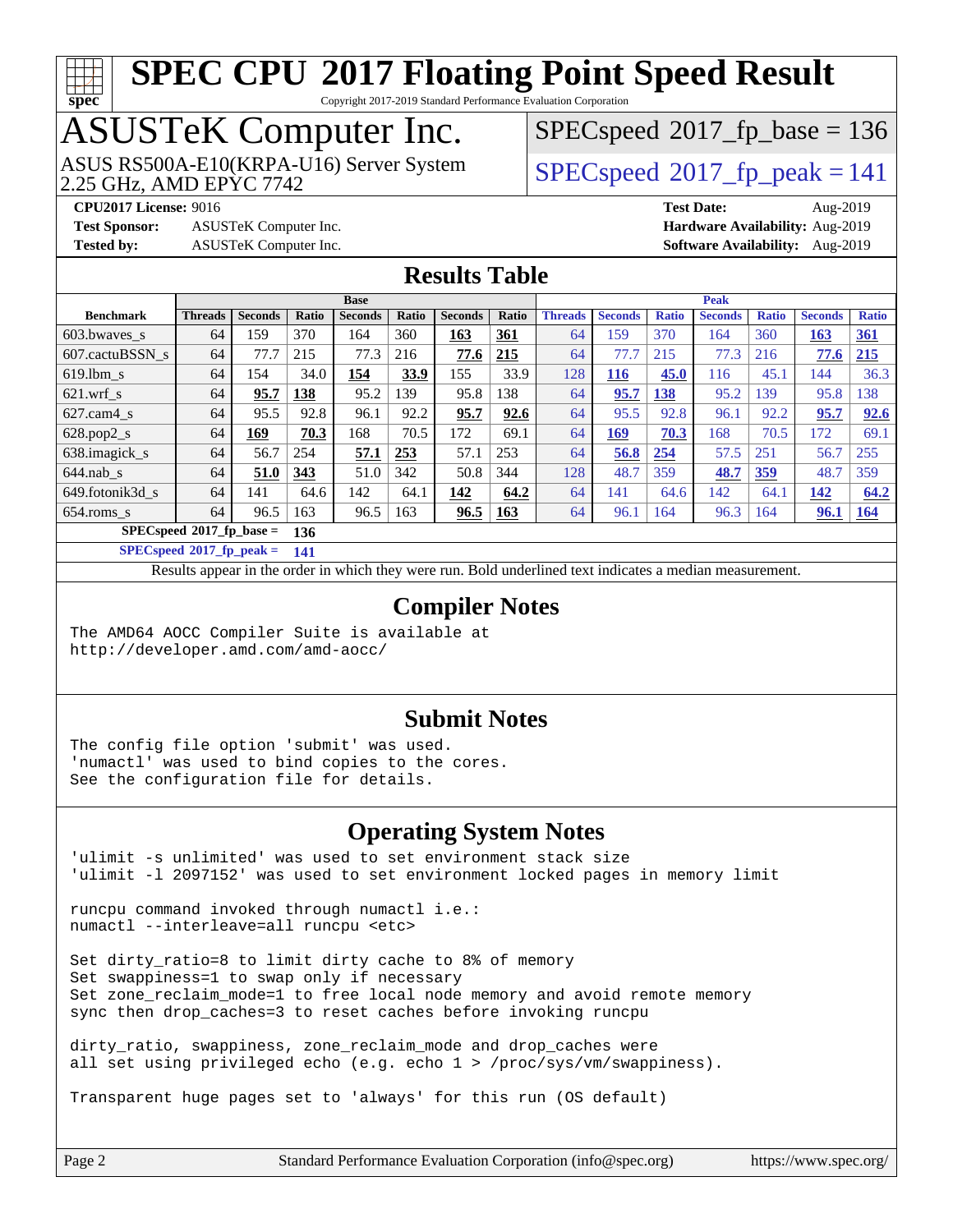# **[spec](http://www.spec.org/)**

# **[SPEC CPU](http://www.spec.org/auto/cpu2017/Docs/result-fields.html#SPECCPU2017FloatingPointSpeedResult)[2017 Floating Point Speed Result](http://www.spec.org/auto/cpu2017/Docs/result-fields.html#SPECCPU2017FloatingPointSpeedResult)**

Copyright 2017-2019 Standard Performance Evaluation Corporation

## ASUSTeK Computer Inc.

2.25 GHz, AMD EPYC 7742 ASUS RS500A-E10(KRPA-U16) Server System  $\big|$  [SPECspeed](http://www.spec.org/auto/cpu2017/Docs/result-fields.html#SPECspeed2017fppeak)®2017 fp\_peak = 141

[SPECspeed](http://www.spec.org/auto/cpu2017/Docs/result-fields.html#SPECspeed2017fpbase)<sup>®</sup>2017 fp base = 136

**[Test Sponsor:](http://www.spec.org/auto/cpu2017/Docs/result-fields.html#TestSponsor)** ASUSTeK Computer Inc. **[Hardware Availability:](http://www.spec.org/auto/cpu2017/Docs/result-fields.html#HardwareAvailability)** Aug-2019 **[Tested by:](http://www.spec.org/auto/cpu2017/Docs/result-fields.html#Testedby)** ASUSTeK Computer Inc. **[Software Availability:](http://www.spec.org/auto/cpu2017/Docs/result-fields.html#SoftwareAvailability)** Aug-2019

**[CPU2017 License:](http://www.spec.org/auto/cpu2017/Docs/result-fields.html#CPU2017License)** 9016 **[Test Date:](http://www.spec.org/auto/cpu2017/Docs/result-fields.html#TestDate)** Aug-2019

### **[General Notes](http://www.spec.org/auto/cpu2017/Docs/result-fields.html#GeneralNotes)**

Environment variables set by runcpu before the start of the run: GOMP\_CPU\_AFFINITY = "0-127" LD\_LIBRARY\_PATH = "/spec2017new/amd\_speed\_aocc200\_rome\_B\_lib/64;/spec2017new/amd\_speed\_aocc200\_rome\_B\_lib/32:" MALLOC\_CONF = "retain:true" OMP\_DYNAMIC = "false" OMP\_SCHEDULE = "static" OMP\_STACKSIZE = "128M" OMP\_THREAD\_LIMIT = "128"

Binaries were compiled on a system with 2x AMD EPYC 7601 CPU + 512GB Memory using Fedora 26

NA: The test sponsor attests, as of date of publication, that CVE-2017-5754 (Meltdown) is mitigated in the system as tested and documented. Yes: The test sponsor attests, as of date of publication, that CVE-2017-5753 (Spectre variant 1) is mitigated in the system as tested and documented. Yes: The test sponsor attests, as of date of publication, that CVE-2017-5715 (Spectre variant 2) is mitigated in the system as tested and documented. jemalloc: configured and built with GCC v9.1.0 in Ubuntu 19.04 with -O3 -znver2 -flto jemalloc 5.1.0 is available here: <https://github.com/jemalloc/jemalloc/releases/download/5.1.0/jemalloc-5.1.0.tar.bz2>

#### **[Platform Notes](http://www.spec.org/auto/cpu2017/Docs/result-fields.html#PlatformNotes)**

BIOS Configuration: Power phase shedding = Disabled SVM Mode = Disabled SR-IOV support = Disabled DRAM Scrub time = Disabled NUMA nodes per socket = NPS4 Determinism Slider = Power Sysinfo program /spec2017new/bin/sysinfo Rev: r5974 of 2018-05-19 9bcde8f2999c33d61f64985e45859ea9 running on linux-k4o7 Thu Aug 29 16:52:05 2019 SUT (System Under Test) info as seen by some common utilities. For more information on this section, see <https://www.spec.org/cpu2017/Docs/config.html#sysinfo> From /proc/cpuinfo model name : AMD EPYC 7742 64-Core Processor 1 "physical id"s (chips) 128 "processors" cores, siblings (Caution: counting these is hw and system dependent. The following excerpts from /proc/cpuinfo might not be reliable. Use with caution.) cpu cores : 64 **(Continued on next page)**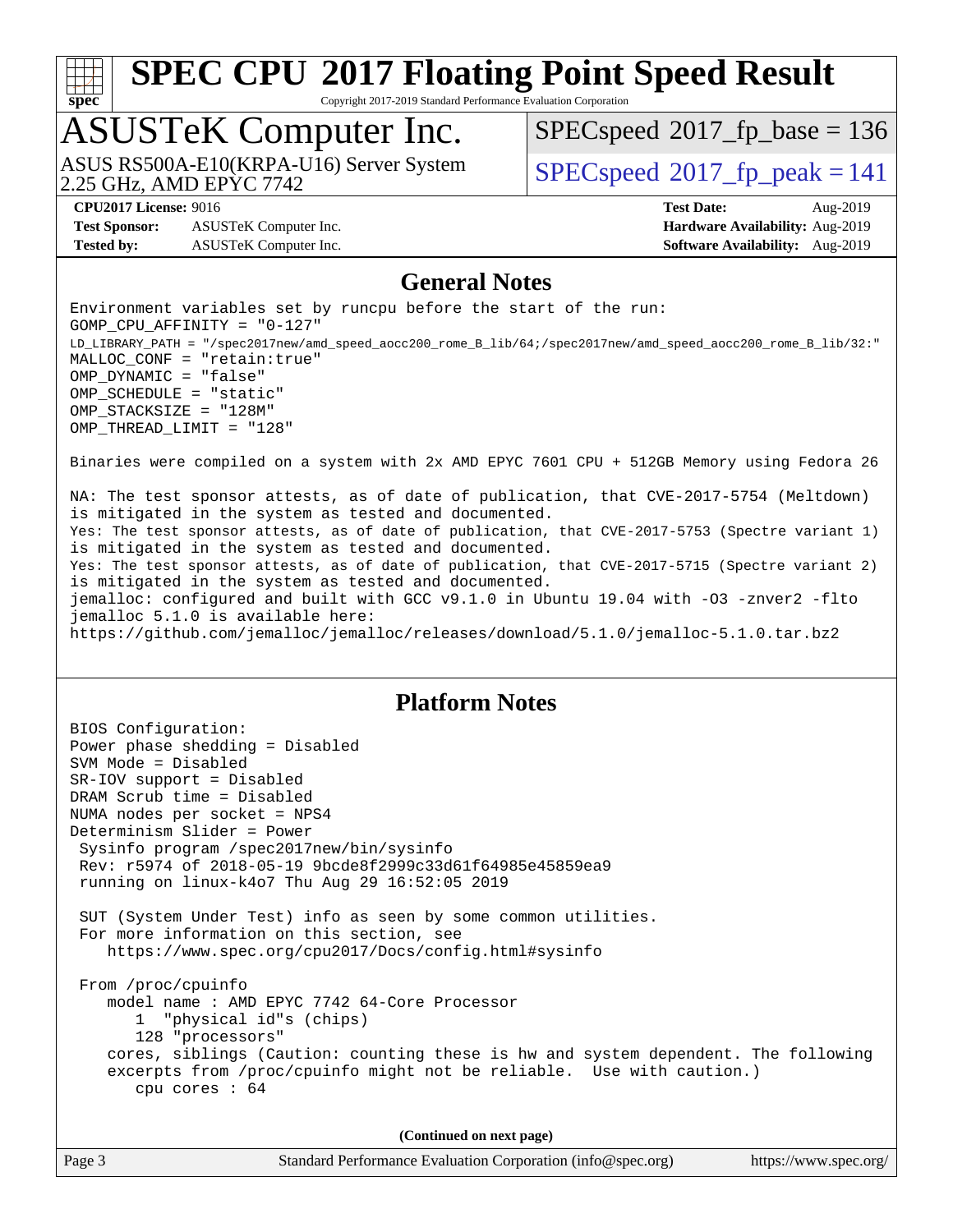#### **[SPEC CPU](http://www.spec.org/auto/cpu2017/Docs/result-fields.html#SPECCPU2017FloatingPointSpeedResult)[2017 Floating Point Speed Result](http://www.spec.org/auto/cpu2017/Docs/result-fields.html#SPECCPU2017FloatingPointSpeedResult)** Copyright 2017-2019 Standard Performance Evaluation Corporation

# ASUSTeK Computer Inc.

2.25 GHz, AMD EPYC 7742 ASUS RS500A-E10(KRPA-U16) Server System  $\big|$  [SPECspeed](http://www.spec.org/auto/cpu2017/Docs/result-fields.html#SPECspeed2017fppeak)®2017 fp\_peak = 141

[SPECspeed](http://www.spec.org/auto/cpu2017/Docs/result-fields.html#SPECspeed2017fpbase)<sup>®</sup>2017 fp base = 136

**[spec](http://www.spec.org/)**

**[Test Sponsor:](http://www.spec.org/auto/cpu2017/Docs/result-fields.html#TestSponsor)** ASUSTeK Computer Inc. **[Hardware Availability:](http://www.spec.org/auto/cpu2017/Docs/result-fields.html#HardwareAvailability)** Aug-2019 **[Tested by:](http://www.spec.org/auto/cpu2017/Docs/result-fields.html#Testedby)** ASUSTeK Computer Inc. **[Software Availability:](http://www.spec.org/auto/cpu2017/Docs/result-fields.html#SoftwareAvailability)** Aug-2019

**[CPU2017 License:](http://www.spec.org/auto/cpu2017/Docs/result-fields.html#CPU2017License)** 9016 **[Test Date:](http://www.spec.org/auto/cpu2017/Docs/result-fields.html#TestDate)** Aug-2019

#### **[Platform Notes \(Continued\)](http://www.spec.org/auto/cpu2017/Docs/result-fields.html#PlatformNotes)**

 siblings : 128 physical 0: cores 0 1 2 3 4 5 6 7 8 9 10 11 12 13 14 15 16 17 18 19 20 21 22 23 24 25 26 27 28 29 30 31 32 33 34 35 36 37 38 39 40 41 42 43 44 45 46 47 48 49 50 51 52 53 54 55 56 57 58 59 60 61 62 63

From lscpu:

| Architecture:                     | x86 64                             |
|-----------------------------------|------------------------------------|
| $CPU op-mode(s):$ 32-bit, 64-bit  |                                    |
| Byte Order:                       | Little Endian                      |
| Address sizes:                    | 43 bits physical, 48 bits virtual  |
| CPU(s):                           | 128                                |
| On-line CPU(s) list: $0-127$      |                                    |
| Thread(s) per core: $2$           |                                    |
| Core(s) per socket: 64            |                                    |
| Socket(s):                        | $\mathbf{1}$                       |
| NUMA node(s):                     | 4                                  |
| Vendor ID:                        | AuthenticAMD                       |
| CPU family:                       | 23                                 |
| Model:                            | 49                                 |
| Model name:                       | AMD EPYC 7742 64-Core Processor    |
| Stepping:                         | $\Omega$                           |
| $CPU$ $MHz:$                      | 2250.000                           |
| CPU max MHz: 2250.0000            |                                    |
| CPU min MHz:                      | 1500.0000                          |
| BogoMIPS:                         | 4545.39                            |
| Virtualization: AMD-V             |                                    |
| Lld cache:                        | 32K                                |
| $L1i$ cache:                      | 32K                                |
| $L2$ cache:                       | 512K                               |
| $L3$ cache:                       | 16384K                             |
| NUMA node0 $CPU(s): 0-15, 64-79$  |                                    |
| NUMA node1 CPU(s): 16-31,80-95    |                                    |
| NUMA node2 $CPU(s): 32-47,96-111$ |                                    |
| NUMA node3 CPU(s): 48-63, 112-127 |                                    |
| Flanc:                            | fou yme de nge tgc mgr nae mce cx8 |

pae mce cx8 apic sep mtrr pge mca cmov pat pse36 clflush mmx fxsr sse sse2 ht syscall nx mmxext fxsr\_opt pdpe1gb rdtscp lm constant\_tsc rep\_good nopl xtopology nonstop\_tsc cpuid extd\_apicid aperfmperf pni pclmulqdq monitor ssse3 fma cx16 sse4\_1 sse4\_2 movbe popcnt aes xsave avx f16c rdrand lahf\_lm cmp\_legacy svm extapic cr8\_legacy abm sse4a misalignsse 3dnowprefetch osvw ibs skinit wdt tce topoext perfctr\_core perfctr\_nb bpext perfctr\_l2 mwaitx cpb cat\_l3 cdp\_l3 hw\_pstate sme ssbd sev ibrs ibpb stibp vmmcall fsgsbase bmi1 avx2 smep bmi2 cqm rdt\_a rdseed adx smap clflushopt clwb sha\_ni xsaveopt xsavec xgetbv1 xsaves cqm\_llc cqm\_occup\_llc cqm\_mbm\_total cqm\_mbm\_local clzero irperf xsaveerptr arat npt lbrv svm\_lock nrip\_save tsc\_scale vmcb\_clean flushbyasid decodeassists pausefilter pfthreshold avic v\_vmsave\_vmload vgif umip rdpid overflow\_recov succor smca

/proc/cpuinfo cache data

**(Continued on next page)**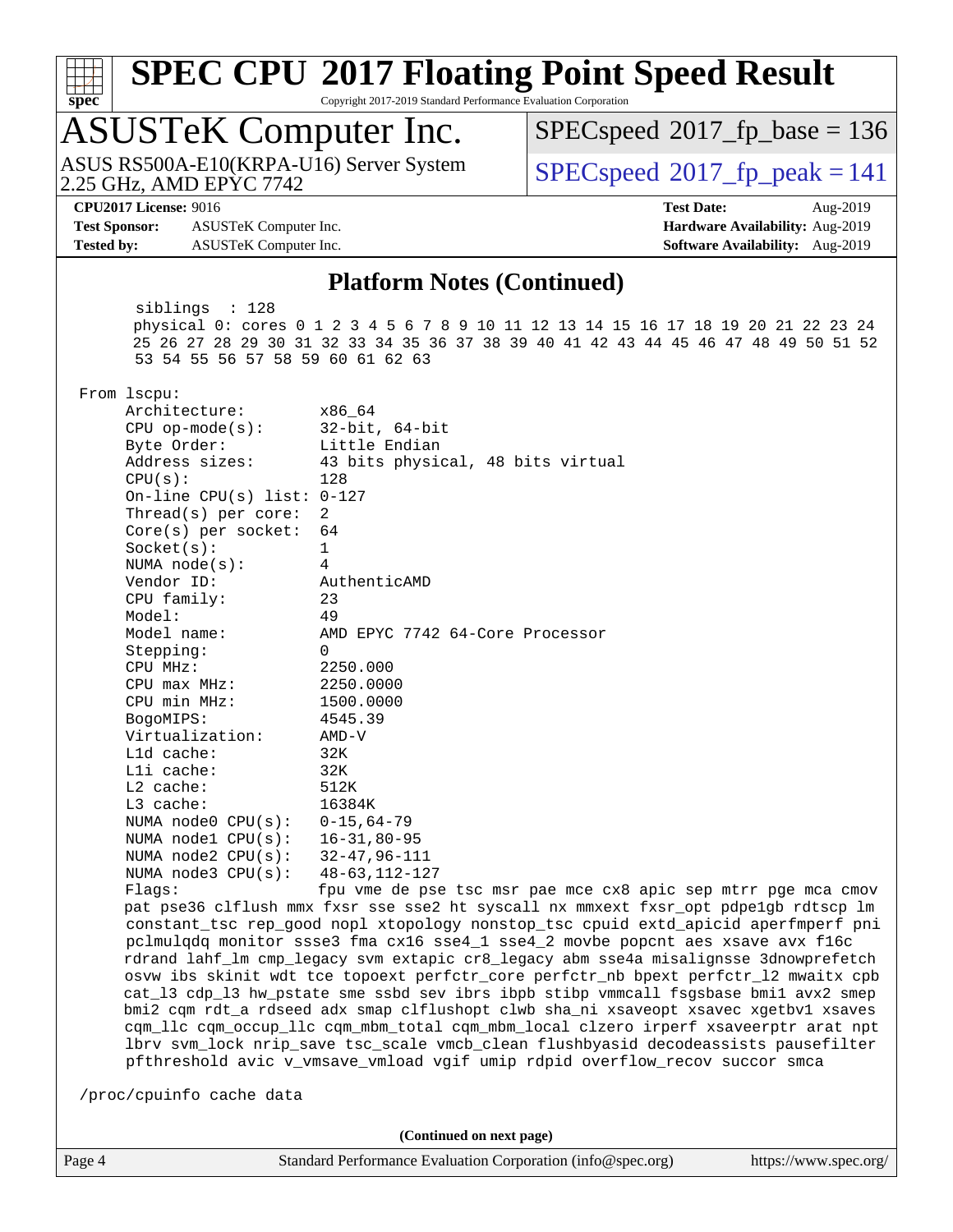

Copyright 2017-2019 Standard Performance Evaluation Corporation

# ASUSTeK Computer Inc.

2.25 GHz, AMD EPYC 7742 ASUS RS500A-E10(KRPA-U16) Server System  $\big|$  [SPECspeed](http://www.spec.org/auto/cpu2017/Docs/result-fields.html#SPECspeed2017fppeak)®2017 fp\_peak = 141

[SPECspeed](http://www.spec.org/auto/cpu2017/Docs/result-fields.html#SPECspeed2017fpbase)<sup>®</sup>2017 fp base = 136

**[Test Sponsor:](http://www.spec.org/auto/cpu2017/Docs/result-fields.html#TestSponsor)** ASUSTeK Computer Inc. **[Hardware Availability:](http://www.spec.org/auto/cpu2017/Docs/result-fields.html#HardwareAvailability)** Aug-2019 **[Tested by:](http://www.spec.org/auto/cpu2017/Docs/result-fields.html#Testedby)** ASUSTeK Computer Inc. **[Software Availability:](http://www.spec.org/auto/cpu2017/Docs/result-fields.html#SoftwareAvailability)** Aug-2019

**[CPU2017 License:](http://www.spec.org/auto/cpu2017/Docs/result-fields.html#CPU2017License)** 9016 **[Test Date:](http://www.spec.org/auto/cpu2017/Docs/result-fields.html#TestDate)** Aug-2019

### **[Platform Notes \(Continued\)](http://www.spec.org/auto/cpu2017/Docs/result-fields.html#PlatformNotes)**

cache size : 512 KB

 From numactl --hardware WARNING: a numactl 'node' might or might not correspond to a physical chip. available: 4 nodes (0-3) node 0 cpus: 0 1 2 3 4 5 6 7 8 9 10 11 12 13 14 15 64 65 66 67 68 69 70 71 72 73 74 75 76 77 78 79 node 0 size: 64313 MB node 0 free: 63947 MB node 1 cpus: 16 17 18 19 20 21 22 23 24 25 26 27 28 29 30 31 80 81 82 83 84 85 86 87 88 89 90 91 92 93 94 95 node 1 size: 64499 MB node 1 free: 64212 MB node 2 cpus: 32 33 34 35 36 37 38 39 40 41 42 43 44 45 46 47 96 97 98 99 100 101 102 103 104 105 106 107 108 109 110 111 node 2 size: 64499 MB node 2 free: 64199 MB node 3 cpus: 48 49 50 51 52 53 54 55 56 57 58 59 60 61 62 63 112 113 114 115 116 117 118 119 120 121 122 123 124 125 126 127 node 3 size: 64455 MB node 3 free: 64131 MB node distances: node 0 1 2 3 0: 10 12 12 12 1: 12 10 12 12 2: 12 12 10 12 3: 12 12 12 10 From /proc/meminfo MemTotal: 263953160 kB HugePages\_Total: 0<br>Hugepagesize: 2048 kB Hugepagesize: From /etc/\*release\* /etc/\*version\* os-release: NAME="SLES" VERSION="15-SP1" VERSION\_ID="15.1" PRETTY\_NAME="SUSE Linux Enterprise Server 15 SP1" ID="sles" ID\_LIKE="suse" ANSI\_COLOR="0;32" CPE\_NAME="cpe:/o:suse:sles:15:sp1" uname -a: Linux linux-k4o7 4.12.14-195-default #1 SMP Tue May 7 10:55:11 UTC 2019 (8fba516) x86\_64 x86\_64 x86\_64 GNU/Linux **(Continued on next page)**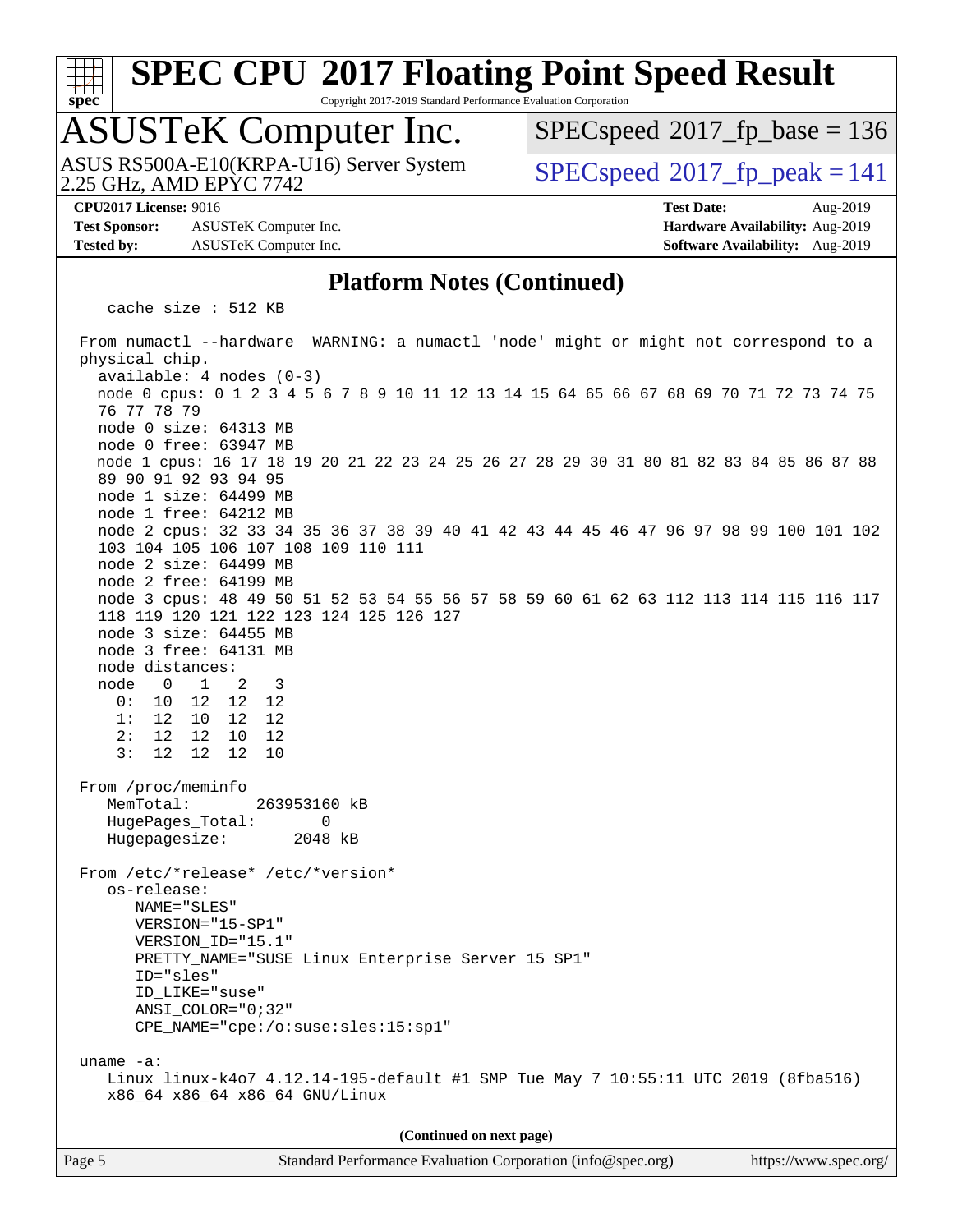| $spec^*$                                                                  |                                                                                                                                                 | <b>SPEC CPU®2017 Floating Point Speed Result</b><br>Copyright 2017-2019 Standard Performance Evaluation Corporation                                                                                                                                                                                                                            |                                                                                |
|---------------------------------------------------------------------------|-------------------------------------------------------------------------------------------------------------------------------------------------|------------------------------------------------------------------------------------------------------------------------------------------------------------------------------------------------------------------------------------------------------------------------------------------------------------------------------------------------|--------------------------------------------------------------------------------|
| <b>ASUSTeK Computer Inc.</b>                                              |                                                                                                                                                 | $SPEC speed^{\circ}2017$ fp base = 136                                                                                                                                                                                                                                                                                                         |                                                                                |
| 2.25 GHz, AMD EPYC 7742                                                   | ASUS RS500A-E10(KRPA-U16) Server System                                                                                                         | $SPEC speed^{\circ}2017$ fp peak = 141                                                                                                                                                                                                                                                                                                         |                                                                                |
| <b>CPU2017 License: 9016</b><br><b>Test Sponsor:</b><br><b>Tested by:</b> | ASUSTeK Computer Inc.<br>ASUSTeK Computer Inc.                                                                                                  | <b>Test Date:</b>                                                                                                                                                                                                                                                                                                                              | Aug-2019<br>Hardware Availability: Aug-2019<br>Software Availability: Aug-2019 |
|                                                                           |                                                                                                                                                 | <b>Platform Notes (Continued)</b>                                                                                                                                                                                                                                                                                                              |                                                                                |
|                                                                           | Kernel self-reported vulnerability status:                                                                                                      |                                                                                                                                                                                                                                                                                                                                                |                                                                                |
| CVE-2017-5754 (Meltdown):                                                 | IBRS_FW, STIBP: conditional, RSB filling                                                                                                        | Not affected<br>CVE-2017-5753 (Spectre variant 1): Mitigation: __user pointer sanitization<br>CVE-2017-5715 (Spectre variant 2): Mitigation: Full AMD retpoline, IBPB: conditional,                                                                                                                                                            |                                                                                |
| run-level 3 Aug 29 16:51                                                  |                                                                                                                                                 |                                                                                                                                                                                                                                                                                                                                                |                                                                                |
| SPEC is set to: /spec2017new<br>Filesystem<br>/dev/sda4                   | Type Size Used Avail Use% Mounted on<br>xfs<br>199G<br>63G 137G 32% /                                                                           |                                                                                                                                                                                                                                                                                                                                                |                                                                                |
| Memory:<br>8x Unknown Unknown                                             | BIOS American Megatrends Inc. 0302 08/07/2019<br>8x Micron Technology 36ASF4G72PZ-3G2E2 32 kB 2 rank 3200<br>(End of data from sysinfo program) | Additional information from dmidecode follows. WARNING: Use caution when you interpret<br>this section. The 'dmidecode' program reads system data which is "intended to allow<br>hardware to be accurately determined", but the intent may not be met, as there are<br>frequent changes to hardware, firmware, and the "DMTF SMBIOS" standard. |                                                                                |
|                                                                           |                                                                                                                                                 | <b>Compiler Version Notes</b>                                                                                                                                                                                                                                                                                                                  |                                                                                |
| C                                                                         | 619.1bm_s(base, peak) 638.imagick_s(base, peak)<br>$644.nab_s(base, peak)$                                                                      |                                                                                                                                                                                                                                                                                                                                                |                                                                                |
| Target: x86_64-unknown-linux-gnu<br>Thread model: posix                   | AOCC.LLVM.2.0.0.B191.2019_07_19 clang version 8.0.0 (CLANG: Jenkins<br>InstalledDir: /sppo/dev/compilers/aocc-compiler-2.0.0/bin                | AOCC_2_0_0-Build#191) (based on LLVM AOCC.LLVM.2.0.0.B191.2019_07_19)                                                                                                                                                                                                                                                                          |                                                                                |
| ===========================                                               | C++, C, Fortran   607.cactuBSSN_s(base, peak)                                                                                                   | =================================                                                                                                                                                                                                                                                                                                              |                                                                                |
| Target: x86_64-unknown-linux-gnu<br>Thread model: posix                   | AOCC.LLVM.2.0.0.B191.2019_07_19 clang version 8.0.0 (CLANG: Jenkins<br>InstalledDir: /sppo/dev/compilers/aocc-compiler-2.0.0/bin                | AOCC_2_0_0-Build#191) (based on LLVM AOCC.LLVM.2.0.0.B191.2019_07_19)                                                                                                                                                                                                                                                                          |                                                                                |
|                                                                           |                                                                                                                                                 |                                                                                                                                                                                                                                                                                                                                                |                                                                                |
| Page 6                                                                    |                                                                                                                                                 | (Continued on next page)<br>Standard Performance Evaluation Corporation (info@spec.org)                                                                                                                                                                                                                                                        | https://www.spec.org/                                                          |
|                                                                           |                                                                                                                                                 |                                                                                                                                                                                                                                                                                                                                                |                                                                                |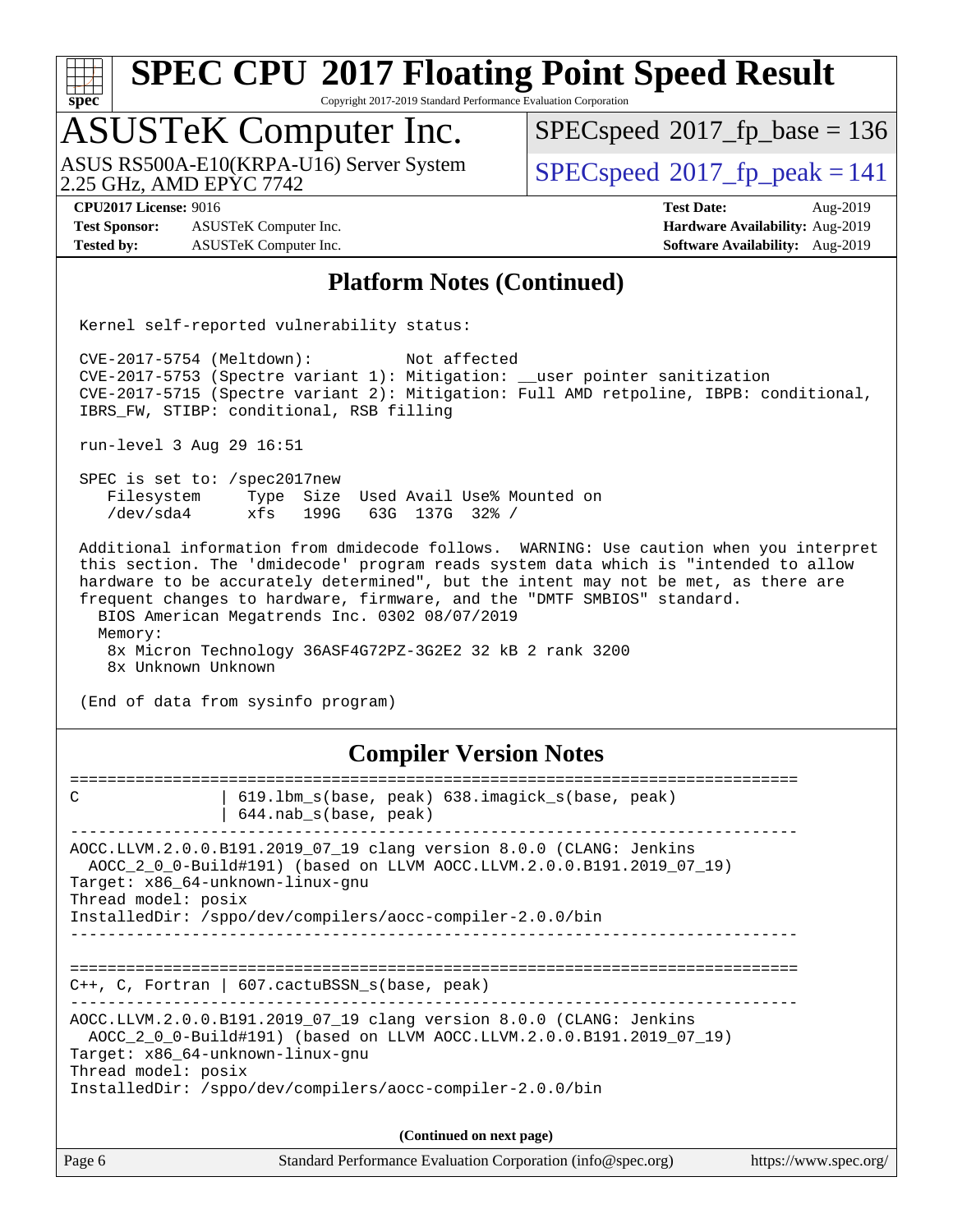

Copyright 2017-2019 Standard Performance Evaluation Corporation

# ASUSTeK Computer Inc.

 $SPECspeed^{\circledcirc}2017_fp\_base = 136$  $SPECspeed^{\circledcirc}2017_fp\_base = 136$ 

ASUS RS500A-E10(KRPA-U16) Server System Speed®[2017\\_fp\\_peak = 1](http://www.spec.org/auto/cpu2017/Docs/result-fields.html#SPECspeed2017fppeak)41

**[Test Sponsor:](http://www.spec.org/auto/cpu2017/Docs/result-fields.html#TestSponsor)** ASUSTeK Computer Inc. **[Hardware Availability:](http://www.spec.org/auto/cpu2017/Docs/result-fields.html#HardwareAvailability)** Aug-2019 **[Tested by:](http://www.spec.org/auto/cpu2017/Docs/result-fields.html#Testedby)** ASUSTeK Computer Inc. **[Software Availability:](http://www.spec.org/auto/cpu2017/Docs/result-fields.html#SoftwareAvailability)** Aug-2019

**[CPU2017 License:](http://www.spec.org/auto/cpu2017/Docs/result-fields.html#CPU2017License)** 9016 **[Test Date:](http://www.spec.org/auto/cpu2017/Docs/result-fields.html#TestDate)** Aug-2019

### **[Compiler Version Notes \(Continued\)](http://www.spec.org/auto/cpu2017/Docs/result-fields.html#CompilerVersionNotes)**

| AOCC.LLVM.2.0.0.B191.2019_07_19 clang version 8.0.0 (CLANG: Jenkins<br>AOCC_2_0_0-Build#191) (based on LLVM AOCC.LLVM.2.0.0.B191.2019_07_19)<br>Target: x86_64-unknown-linux-gnu<br>Thread model: posix<br>InstalledDir: /sppo/dev/compilers/aocc-compiler-2.0.0/bin<br>AOCC.LLVM.2.0.0.B191.2019_07_19 clang version 8.0.0 (CLANG: Jenkins<br>AOCC_2_0_0-Build#191) (based on LLVM AOCC.LLVM.2.0.0.B191.2019_07_19)<br>Target: x86_64-unknown-linux-gnu<br>Thread model: posix<br>InstalledDir: /sppo/dev/compilers/aocc-compiler-2.0.0/bin |                                                                                |  |  |  |
|----------------------------------------------------------------------------------------------------------------------------------------------------------------------------------------------------------------------------------------------------------------------------------------------------------------------------------------------------------------------------------------------------------------------------------------------------------------------------------------------------------------------------------------------|--------------------------------------------------------------------------------|--|--|--|
| Fortran                                                                                                                                                                                                                                                                                                                                                                                                                                                                                                                                      | 603.bwaves_s(base, peak) 649.fotonik3d_s(base, peak)<br>654.roms_s(base, peak) |  |  |  |
| AOCC.LLVM.2.0.0.B191.2019_07_19 clang version 8.0.0 (CLANG: Jenkins<br>AOCC_2_0_0-Build#191) (based on LLVM AOCC.LLVM.2.0.0.B191.2019_07_19)<br>Target: x86_64-unknown-linux-gnu<br>Thread model: posix<br>InstalledDir: /sppo/dev/compilers/aocc-compiler-2.0.0/bin                                                                                                                                                                                                                                                                         |                                                                                |  |  |  |
| Fortran, C                                                                                                                                                                                                                                                                                                                                                                                                                                                                                                                                   | 621.wrf_s(base, peak) 627.cam4_s(base, peak)<br>628.pop2_s(base, peak)         |  |  |  |
| AOCC.LLVM.2.0.0.B191.2019_07_19 clang version 8.0.0 (CLANG: Jenkins<br>AOCC_2_0_0-Build#191) (based on LLVM AOCC.LLVM.2.0.0.B191.2019_07_19)<br>Target: x86_64-unknown-linux-gnu<br>Thread model: posix<br>InstalledDir: /sppo/dev/compilers/aocc-compiler-2.0.0/bin<br>AOCC.LLVM.2.0.0.B191.2019_07_19 clang version 8.0.0 (CLANG: Jenkins<br>AOCC_2_0_0-Build#191) (based on LLVM AOCC.LLVM.2.0.0.B191.2019_07_19)<br>Target: x86_64-unknown-linux-gnu<br>Thread model: posix<br>InstalledDir: /sppo/dev/compilers/aocc-compiler-2.0.0/bin |                                                                                |  |  |  |
|                                                                                                                                                                                                                                                                                                                                                                                                                                                                                                                                              | <b>Base Compiler Invocation</b>                                                |  |  |  |

[C benchmarks](http://www.spec.org/auto/cpu2017/Docs/result-fields.html#Cbenchmarks): [clang](http://www.spec.org/cpu2017/results/res2019q3/cpu2017-20190830-17268.flags.html#user_CCbase_clang-c)

[Fortran benchmarks](http://www.spec.org/auto/cpu2017/Docs/result-fields.html#Fortranbenchmarks): [flang](http://www.spec.org/cpu2017/results/res2019q3/cpu2017-20190830-17268.flags.html#user_FCbase_flang)

**(Continued on next page)**

Page 7 Standard Performance Evaluation Corporation [\(info@spec.org\)](mailto:info@spec.org) <https://www.spec.org/>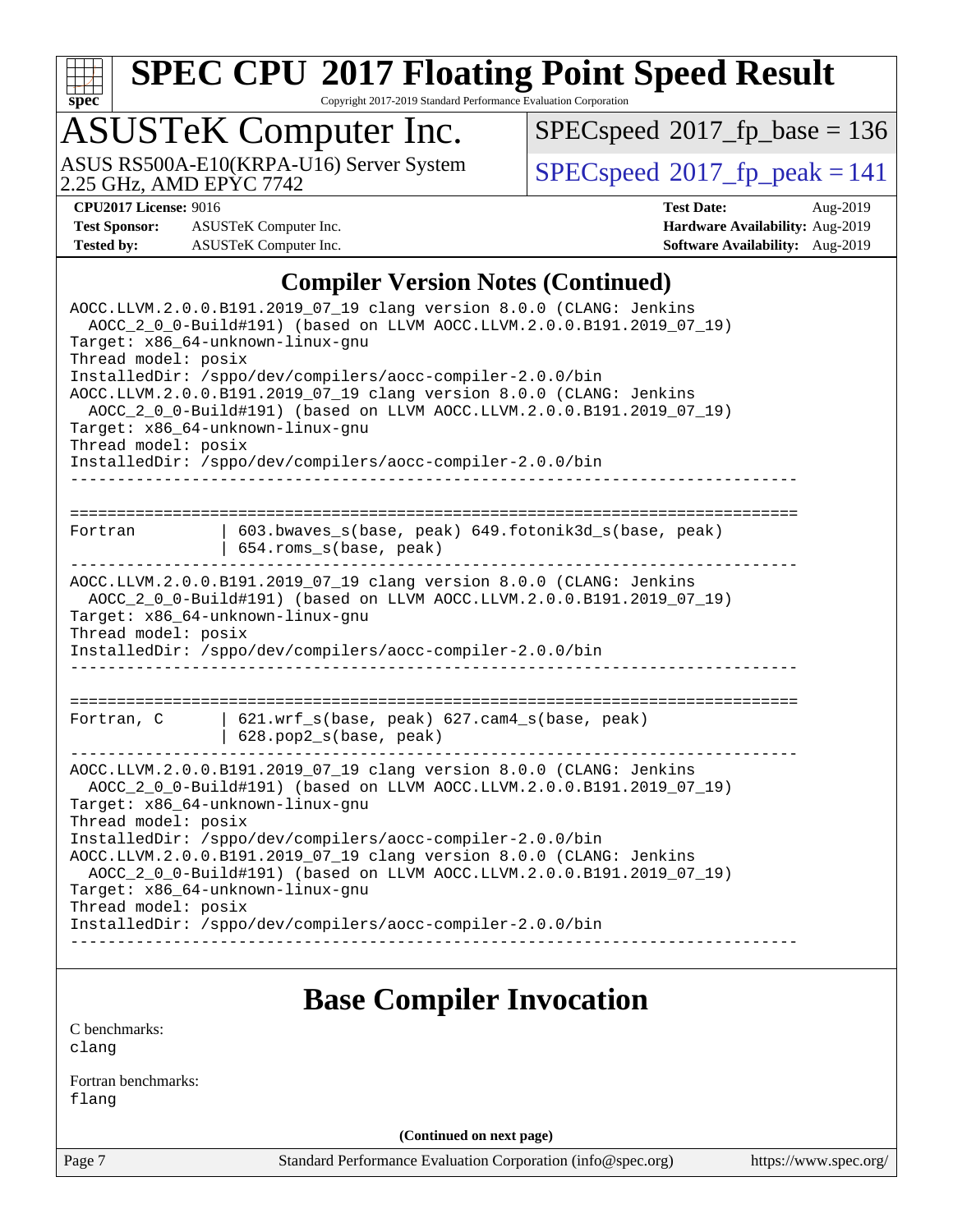

Copyright 2017-2019 Standard Performance Evaluation Corporation

## ASUSTeK Computer Inc.

2.25 GHz, AMD EPYC 7742 ASUS RS500A-E10(KRPA-U16) Server System  $\sqrt{\text{SPEC speed}^{\circ}2017\text{ fp}}$  peak = 141

[SPECspeed](http://www.spec.org/auto/cpu2017/Docs/result-fields.html#SPECspeed2017fpbase)<sup>®</sup>2017 fp base = 136

**[Test Sponsor:](http://www.spec.org/auto/cpu2017/Docs/result-fields.html#TestSponsor)** ASUSTeK Computer Inc. **[Hardware Availability:](http://www.spec.org/auto/cpu2017/Docs/result-fields.html#HardwareAvailability)** Aug-2019 **[Tested by:](http://www.spec.org/auto/cpu2017/Docs/result-fields.html#Testedby)** ASUSTeK Computer Inc. **[Software Availability:](http://www.spec.org/auto/cpu2017/Docs/result-fields.html#SoftwareAvailability)** Aug-2019

**[CPU2017 License:](http://www.spec.org/auto/cpu2017/Docs/result-fields.html#CPU2017License)** 9016 **[Test Date:](http://www.spec.org/auto/cpu2017/Docs/result-fields.html#TestDate)** Aug-2019

## **[Base Compiler Invocation \(Continued\)](http://www.spec.org/auto/cpu2017/Docs/result-fields.html#BaseCompilerInvocation)**

[Benchmarks using both Fortran and C](http://www.spec.org/auto/cpu2017/Docs/result-fields.html#BenchmarksusingbothFortranandC): [flang](http://www.spec.org/cpu2017/results/res2019q3/cpu2017-20190830-17268.flags.html#user_CC_FCbase_flang) [clang](http://www.spec.org/cpu2017/results/res2019q3/cpu2017-20190830-17268.flags.html#user_CC_FCbase_clang-c)

[Benchmarks using Fortran, C, and C++:](http://www.spec.org/auto/cpu2017/Docs/result-fields.html#BenchmarksusingFortranCandCXX) [clang++](http://www.spec.org/cpu2017/results/res2019q3/cpu2017-20190830-17268.flags.html#user_CC_CXX_FCbase_clang-cpp) [clang](http://www.spec.org/cpu2017/results/res2019q3/cpu2017-20190830-17268.flags.html#user_CC_CXX_FCbase_clang-c) [flang](http://www.spec.org/cpu2017/results/res2019q3/cpu2017-20190830-17268.flags.html#user_CC_CXX_FCbase_flang)

## **[Base Portability Flags](http://www.spec.org/auto/cpu2017/Docs/result-fields.html#BasePortabilityFlags)**

 603.bwaves\_s: [-DSPEC\\_LP64](http://www.spec.org/cpu2017/results/res2019q3/cpu2017-20190830-17268.flags.html#suite_baseEXTRA_PORTABILITY603_bwaves_s_DSPEC_LP64) 607.cactuBSSN\_s: [-DSPEC\\_LP64](http://www.spec.org/cpu2017/results/res2019q3/cpu2017-20190830-17268.flags.html#suite_baseEXTRA_PORTABILITY607_cactuBSSN_s_DSPEC_LP64) 619.lbm\_s: [-DSPEC\\_LP64](http://www.spec.org/cpu2017/results/res2019q3/cpu2017-20190830-17268.flags.html#suite_baseEXTRA_PORTABILITY619_lbm_s_DSPEC_LP64) 621.wrf\_s: [-DSPEC\\_CASE\\_FLAG](http://www.spec.org/cpu2017/results/res2019q3/cpu2017-20190830-17268.flags.html#b621.wrf_s_baseCPORTABILITY_DSPEC_CASE_FLAG) [-Mbyteswapio](http://www.spec.org/cpu2017/results/res2019q3/cpu2017-20190830-17268.flags.html#user_baseFPORTABILITY621_wrf_s_F-mbyteswapio_543c39ce38db59bcbc3b888917ef58c313007ae1c27520b689e012995ae261114051d1d5efcb4182d175ce22a6a15532d3a9999882dd2c360e6d853f41da6883) [-DSPEC\\_LP64](http://www.spec.org/cpu2017/results/res2019q3/cpu2017-20190830-17268.flags.html#suite_baseEXTRA_PORTABILITY621_wrf_s_DSPEC_LP64) 627.cam4\_s: [-DSPEC\\_CASE\\_FLAG](http://www.spec.org/cpu2017/results/res2019q3/cpu2017-20190830-17268.flags.html#b627.cam4_s_basePORTABILITY_DSPEC_CASE_FLAG) [-DSPEC\\_LP64](http://www.spec.org/cpu2017/results/res2019q3/cpu2017-20190830-17268.flags.html#suite_baseEXTRA_PORTABILITY627_cam4_s_DSPEC_LP64) 628.pop2\_s: [-DSPEC\\_CASE\\_FLAG](http://www.spec.org/cpu2017/results/res2019q3/cpu2017-20190830-17268.flags.html#b628.pop2_s_baseCPORTABILITY_DSPEC_CASE_FLAG) [-Mbyteswapio](http://www.spec.org/cpu2017/results/res2019q3/cpu2017-20190830-17268.flags.html#user_baseFPORTABILITY628_pop2_s_F-mbyteswapio_543c39ce38db59bcbc3b888917ef58c313007ae1c27520b689e012995ae261114051d1d5efcb4182d175ce22a6a15532d3a9999882dd2c360e6d853f41da6883) [-DSPEC\\_LP64](http://www.spec.org/cpu2017/results/res2019q3/cpu2017-20190830-17268.flags.html#suite_baseEXTRA_PORTABILITY628_pop2_s_DSPEC_LP64) 638.imagick\_s: [-DSPEC\\_LP64](http://www.spec.org/cpu2017/results/res2019q3/cpu2017-20190830-17268.flags.html#suite_baseEXTRA_PORTABILITY638_imagick_s_DSPEC_LP64) 644.nab\_s: [-DSPEC\\_LP64](http://www.spec.org/cpu2017/results/res2019q3/cpu2017-20190830-17268.flags.html#suite_baseEXTRA_PORTABILITY644_nab_s_DSPEC_LP64) 649.fotonik3d\_s: [-DSPEC\\_LP64](http://www.spec.org/cpu2017/results/res2019q3/cpu2017-20190830-17268.flags.html#suite_baseEXTRA_PORTABILITY649_fotonik3d_s_DSPEC_LP64) 654.roms\_s: [-DSPEC\\_LP64](http://www.spec.org/cpu2017/results/res2019q3/cpu2017-20190830-17268.flags.html#suite_baseEXTRA_PORTABILITY654_roms_s_DSPEC_LP64)

## **[Base Optimization Flags](http://www.spec.org/auto/cpu2017/Docs/result-fields.html#BaseOptimizationFlags)**

#### [C benchmarks](http://www.spec.org/auto/cpu2017/Docs/result-fields.html#Cbenchmarks):

[-flto](http://www.spec.org/cpu2017/results/res2019q3/cpu2017-20190830-17268.flags.html#user_CCbase_aocc-flto) [-Wl,-mllvm -Wl,-function-specialize](http://www.spec.org/cpu2017/results/res2019q3/cpu2017-20190830-17268.flags.html#user_CCbase_F-function-specialize_7e7e661e57922243ee67c9a1251cb8910e607325179a0ce7f2884e09a6f5d4a5ef0ae4f37e8a2a11c95fc48e931f06dc2b6016f14b511fcb441e048bef1b065a) [-Wl,-mllvm -Wl,-region-vectorize](http://www.spec.org/cpu2017/results/res2019q3/cpu2017-20190830-17268.flags.html#user_CCbase_F-region-vectorize_fb6c6b5aa293c88efc6c7c2b52b20755e943585b1fe8658c35afef78727fff56e1a56891413c30e36b8e2a6f9a71126986319243e80eb6110b78b288f533c52b) [-Wl,-mllvm -Wl,-vector-library=LIBMVEC](http://www.spec.org/cpu2017/results/res2019q3/cpu2017-20190830-17268.flags.html#user_CCbase_F-use-vector-library_0a14b27fae317f283640384a31f7bfcc2bd4c1d0b5cfc618a3a430800c9b20217b00f61303eff223a3251b4f06ffbc9739dc5296db9d1fbb9ad24a3939d86d66) [-Wl,-mllvm -Wl,-reduce-array-computations=3](http://www.spec.org/cpu2017/results/res2019q3/cpu2017-20190830-17268.flags.html#user_CCbase_F-reduce-array-computations_b882aefe7a5dda4e33149f6299762b9a720dace3e498e13756f4c04e5a19edf5315c1f3993de2e61ec41e8c206231f84e05da7040e1bb5d69ba27d10a12507e4) [-O3](http://www.spec.org/cpu2017/results/res2019q3/cpu2017-20190830-17268.flags.html#user_CCbase_F-O3) [-ffast-math](http://www.spec.org/cpu2017/results/res2019q3/cpu2017-20190830-17268.flags.html#user_CCbase_aocc-ffast-math) [-march=znver2](http://www.spec.org/cpu2017/results/res2019q3/cpu2017-20190830-17268.flags.html#user_CCbase_aocc-march_3e2e19cff2eeef60c5d90b059483627c9ea47eca6d66670dbd53f9185f6439e27eb5e104cf773e9e8ab18c8842ce63e461a3e948d0214bd567ef3ade411bf467) [-fstruct-layout=3](http://www.spec.org/cpu2017/results/res2019q3/cpu2017-20190830-17268.flags.html#user_CCbase_F-struct-layout) [-mllvm -unroll-threshold=50](http://www.spec.org/cpu2017/results/res2019q3/cpu2017-20190830-17268.flags.html#user_CCbase_F-unroll-threshold_458874500b2c105d6d5cb4d7a611c40e2b16e9e3d26b355fea72d644c3673b4de4b3932662f0ed3dbec75c491a13da2d2ca81180bd779dc531083ef1e1e549dc) [-fremap-arrays](http://www.spec.org/cpu2017/results/res2019q3/cpu2017-20190830-17268.flags.html#user_CCbase_F-fremap-arrays) [-mllvm -function-specialize](http://www.spec.org/cpu2017/results/res2019q3/cpu2017-20190830-17268.flags.html#user_CCbase_F-function-specialize_233b3bdba86027f1b094368157e481c5bc59f40286dc25bfadc1858dcd5745c24fd30d5f188710db7fea399bcc9f44a80b3ce3aacc70a8870250c3ae5e1f35b8) [-mllvm -enable-gvn-hoist](http://www.spec.org/cpu2017/results/res2019q3/cpu2017-20190830-17268.flags.html#user_CCbase_F-enable-gvn-hoist_e5856354646dd6ca1333a0ad99b817e4cf8932b91b82809fd8fd47ceff7b22a89eba5c98fd3e3fa5200368fd772cec3dd56abc3c8f7b655a71b9f9848dddedd5) [-mllvm -reduce-array-computations=3](http://www.spec.org/cpu2017/results/res2019q3/cpu2017-20190830-17268.flags.html#user_CCbase_F-reduce-array-computations_aceadb8604558b566e0e3a0d7a3c1533923dd1fa0889614e16288028922629a28d5695c24d3b3be4306b1e311c54317dfffe3a2e57fbcaabc737a1798de39145) [-mllvm -global-vectorize-slp](http://www.spec.org/cpu2017/results/res2019q3/cpu2017-20190830-17268.flags.html#user_CCbase_F-global-vectorize-slp_a3935e8627af4ced727033b1ffd4db27f4d541a363d28d82bf4c2925fb3a0fd4115d6e42d13a2829f9e024d6608eb67a85cb49770f2da5c5ac8dbc737afad603) [-mllvm -vector-library=LIBMVEC](http://www.spec.org/cpu2017/results/res2019q3/cpu2017-20190830-17268.flags.html#user_CCbase_F-use-vector-library_e584e20b4f7ec96aa109254b65d8e01d864f3d68580371b9d93ed7c338191d4cfce20c3c864632264effc6bbe4c7c38153d02096a342ee92501c4a53204a7871) [-mllvm -inline-threshold=1000](http://www.spec.org/cpu2017/results/res2019q3/cpu2017-20190830-17268.flags.html#user_CCbase_dragonegg-llvm-inline-threshold_b7832241b0a6397e4ecdbaf0eb7defdc10f885c2a282fa3240fdc99844d543fda39cf8a4a9dccf68cf19b5438ac3b455264f478df15da0f4988afa40d8243bab) [-flv-function-specialization](http://www.spec.org/cpu2017/results/res2019q3/cpu2017-20190830-17268.flags.html#user_CCbase_F-flv-function-specialization) [-z muldefs](http://www.spec.org/cpu2017/results/res2019q3/cpu2017-20190830-17268.flags.html#user_CCbase_aocc-muldefs) [-DSPEC\\_OPENMP](http://www.spec.org/cpu2017/results/res2019q3/cpu2017-20190830-17268.flags.html#suite_CCbase_DSPEC_OPENMP) [-fopenmp](http://www.spec.org/cpu2017/results/res2019q3/cpu2017-20190830-17268.flags.html#user_CCbase_aocc-fopenmp) [-DUSE\\_OPENMP](http://www.spec.org/cpu2017/results/res2019q3/cpu2017-20190830-17268.flags.html#user_CCbase_F-DUSE_OPENMP) [-fopenmp=libomp](http://www.spec.org/cpu2017/results/res2019q3/cpu2017-20190830-17268.flags.html#user_CCbase_aocc-fopenmp_3eb6ab80166bcc84161ff8c20c8d5bc344f88119f45620444596454f7d72e99b7a0ceefc2d1b4d190bd07306bbfdfc20f11f5a2dc69c9b03c72239f8406741c3) [-lomp](http://www.spec.org/cpu2017/results/res2019q3/cpu2017-20190830-17268.flags.html#user_CCbase_F-lomp) [-lpthread](http://www.spec.org/cpu2017/results/res2019q3/cpu2017-20190830-17268.flags.html#user_CCbase_F-lpthread) [-ldl](http://www.spec.org/cpu2017/results/res2019q3/cpu2017-20190830-17268.flags.html#user_CCbase_F-ldl) [-lmvec](http://www.spec.org/cpu2017/results/res2019q3/cpu2017-20190830-17268.flags.html#user_CCbase_F-lmvec) [-lamdlibm](http://www.spec.org/cpu2017/results/res2019q3/cpu2017-20190830-17268.flags.html#user_CCbase_F-lamdlibm) [-ljemalloc](http://www.spec.org/cpu2017/results/res2019q3/cpu2017-20190830-17268.flags.html#user_CCbase_jemalloc-lib) [-lflang](http://www.spec.org/cpu2017/results/res2019q3/cpu2017-20190830-17268.flags.html#user_CCbase_F-lflang)

#### [Fortran benchmarks](http://www.spec.org/auto/cpu2017/Docs/result-fields.html#Fortranbenchmarks):

[-flto](http://www.spec.org/cpu2017/results/res2019q3/cpu2017-20190830-17268.flags.html#user_FCbase_aocc-flto) [-Wl,-mllvm -Wl,-function-specialize](http://www.spec.org/cpu2017/results/res2019q3/cpu2017-20190830-17268.flags.html#user_FCbase_F-function-specialize_7e7e661e57922243ee67c9a1251cb8910e607325179a0ce7f2884e09a6f5d4a5ef0ae4f37e8a2a11c95fc48e931f06dc2b6016f14b511fcb441e048bef1b065a) [-Wl,-mllvm -Wl,-region-vectorize](http://www.spec.org/cpu2017/results/res2019q3/cpu2017-20190830-17268.flags.html#user_FCbase_F-region-vectorize_fb6c6b5aa293c88efc6c7c2b52b20755e943585b1fe8658c35afef78727fff56e1a56891413c30e36b8e2a6f9a71126986319243e80eb6110b78b288f533c52b) [-Wl,-mllvm -Wl,-vector-library=LIBMVEC](http://www.spec.org/cpu2017/results/res2019q3/cpu2017-20190830-17268.flags.html#user_FCbase_F-use-vector-library_0a14b27fae317f283640384a31f7bfcc2bd4c1d0b5cfc618a3a430800c9b20217b00f61303eff223a3251b4f06ffbc9739dc5296db9d1fbb9ad24a3939d86d66) [-Wl,-mllvm -Wl,-reduce-array-computations=3](http://www.spec.org/cpu2017/results/res2019q3/cpu2017-20190830-17268.flags.html#user_FCbase_F-reduce-array-computations_b882aefe7a5dda4e33149f6299762b9a720dace3e498e13756f4c04e5a19edf5315c1f3993de2e61ec41e8c206231f84e05da7040e1bb5d69ba27d10a12507e4) [-O3](http://www.spec.org/cpu2017/results/res2019q3/cpu2017-20190830-17268.flags.html#user_FCbase_F-O3) [-march=znver2](http://www.spec.org/cpu2017/results/res2019q3/cpu2017-20190830-17268.flags.html#user_FCbase_aocc-march_3e2e19cff2eeef60c5d90b059483627c9ea47eca6d66670dbd53f9185f6439e27eb5e104cf773e9e8ab18c8842ce63e461a3e948d0214bd567ef3ade411bf467) [-funroll-loops](http://www.spec.org/cpu2017/results/res2019q3/cpu2017-20190830-17268.flags.html#user_FCbase_aocc-unroll-loops) [-Mrecursive](http://www.spec.org/cpu2017/results/res2019q3/cpu2017-20190830-17268.flags.html#user_FCbase_F-mrecursive_20a145d63f12d5750a899e17d4450b5b8b40330a9bb4af13688ca650e6fb30857bbbe44fb35cdbb895df6e5b2769de0a0d7659f51ff17acfbef6febafec4023f) [-mllvm -vector-library=LIBMVEC](http://www.spec.org/cpu2017/results/res2019q3/cpu2017-20190830-17268.flags.html#user_FCbase_F-use-vector-library_e584e20b4f7ec96aa109254b65d8e01d864f3d68580371b9d93ed7c338191d4cfce20c3c864632264effc6bbe4c7c38153d02096a342ee92501c4a53204a7871) [-z muldefs](http://www.spec.org/cpu2017/results/res2019q3/cpu2017-20190830-17268.flags.html#user_FCbase_aocc-muldefs) [-Kieee](http://www.spec.org/cpu2017/results/res2019q3/cpu2017-20190830-17268.flags.html#user_FCbase_F-kieee) [-fno-finite-math-only](http://www.spec.org/cpu2017/results/res2019q3/cpu2017-20190830-17268.flags.html#user_FCbase_aocc-fno-finite-math-only) [-DSPEC\\_OPENMP](http://www.spec.org/cpu2017/results/res2019q3/cpu2017-20190830-17268.flags.html#suite_FCbase_DSPEC_OPENMP) [-fopenmp](http://www.spec.org/cpu2017/results/res2019q3/cpu2017-20190830-17268.flags.html#user_FCbase_aocc-fopenmp) [-DUSE\\_OPENMP](http://www.spec.org/cpu2017/results/res2019q3/cpu2017-20190830-17268.flags.html#user_FCbase_F-DUSE_OPENMP) [-fopenmp=libomp](http://www.spec.org/cpu2017/results/res2019q3/cpu2017-20190830-17268.flags.html#user_FCbase_aocc-fopenmp_3eb6ab80166bcc84161ff8c20c8d5bc344f88119f45620444596454f7d72e99b7a0ceefc2d1b4d190bd07306bbfdfc20f11f5a2dc69c9b03c72239f8406741c3) [-lomp](http://www.spec.org/cpu2017/results/res2019q3/cpu2017-20190830-17268.flags.html#user_FCbase_F-lomp) [-lpthread](http://www.spec.org/cpu2017/results/res2019q3/cpu2017-20190830-17268.flags.html#user_FCbase_F-lpthread) [-ldl](http://www.spec.org/cpu2017/results/res2019q3/cpu2017-20190830-17268.flags.html#user_FCbase_F-ldl) [-lmvec](http://www.spec.org/cpu2017/results/res2019q3/cpu2017-20190830-17268.flags.html#user_FCbase_F-lmvec) [-lamdlibm](http://www.spec.org/cpu2017/results/res2019q3/cpu2017-20190830-17268.flags.html#user_FCbase_F-lamdlibm) [-ljemalloc](http://www.spec.org/cpu2017/results/res2019q3/cpu2017-20190830-17268.flags.html#user_FCbase_jemalloc-lib)

**(Continued on next page)**

| Page 8 | Standard Performance Evaluation Corporation (info@spec.org) | https://www.spec.org/ |
|--------|-------------------------------------------------------------|-----------------------|
|--------|-------------------------------------------------------------|-----------------------|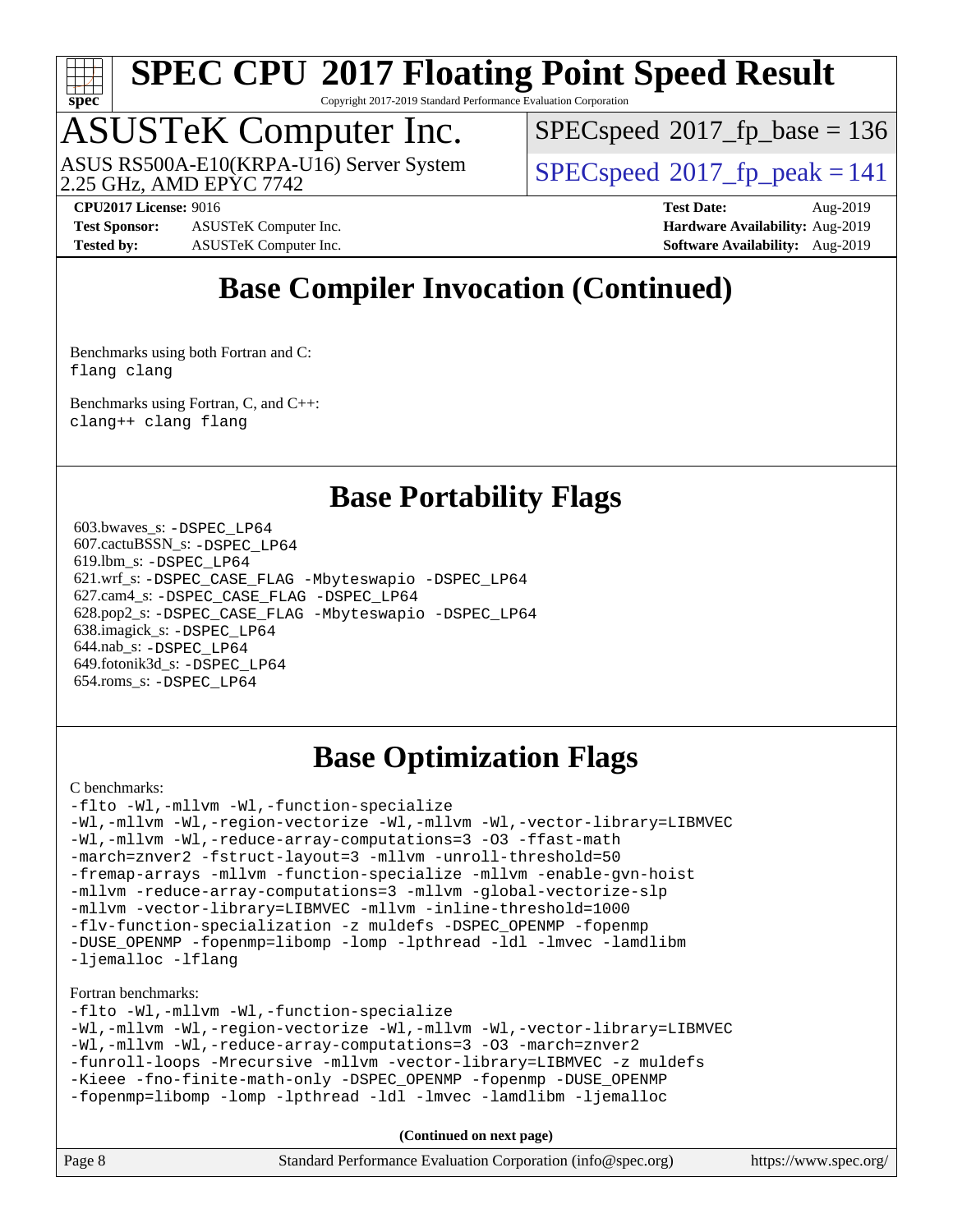

Copyright 2017-2019 Standard Performance Evaluation Corporation

# ASUSTeK Computer Inc.

[SPECspeed](http://www.spec.org/auto/cpu2017/Docs/result-fields.html#SPECspeed2017fpbase)<sup>®</sup>2017 fp base = 136

2.25 GHz, AMD EPYC 7742 ASUS RS500A-E10(KRPA-U16) Server System  $\big|$  [SPECspeed](http://www.spec.org/auto/cpu2017/Docs/result-fields.html#SPECspeed2017fppeak)<sup>®</sup>2017 fp\_peak = 141

**[Test Sponsor:](http://www.spec.org/auto/cpu2017/Docs/result-fields.html#TestSponsor)** ASUSTeK Computer Inc. **[Hardware Availability:](http://www.spec.org/auto/cpu2017/Docs/result-fields.html#HardwareAvailability)** Aug-2019 **[Tested by:](http://www.spec.org/auto/cpu2017/Docs/result-fields.html#Testedby)** ASUSTeK Computer Inc. **[Software Availability:](http://www.spec.org/auto/cpu2017/Docs/result-fields.html#SoftwareAvailability)** Aug-2019

**[CPU2017 License:](http://www.spec.org/auto/cpu2017/Docs/result-fields.html#CPU2017License)** 9016 **[Test Date:](http://www.spec.org/auto/cpu2017/Docs/result-fields.html#TestDate)** Aug-2019

## **[Base Optimization Flags \(Continued\)](http://www.spec.org/auto/cpu2017/Docs/result-fields.html#BaseOptimizationFlags)**

[Fortran benchmarks](http://www.spec.org/auto/cpu2017/Docs/result-fields.html#Fortranbenchmarks) (continued):

[-lflang](http://www.spec.org/cpu2017/results/res2019q3/cpu2017-20190830-17268.flags.html#user_FCbase_F-lflang)

[Benchmarks using both Fortran and C](http://www.spec.org/auto/cpu2017/Docs/result-fields.html#BenchmarksusingbothFortranandC):

```
-flto -Wl,-mllvm -Wl,-function-specialize
-Wl,-mllvm -Wl,-region-vectorize -Wl,-mllvm -Wl,-vector-library=LIBMVEC
-Wl,-mllvm -Wl,-reduce-array-computations=3 -O3 -ffast-math
-march=znver2 -fstruct-layout=3 -mllvm -unroll-threshold=50
-fremap-arrays -mllvm -function-specialize -mllvm -enable-gvn-hoist
-mllvm -reduce-array-computations=3 -mllvm -global-vectorize-slp
-mllvm -vector-library=LIBMVEC -mllvm -inline-threshold=1000
-flv-function-specialization -funroll-loops -Mrecursive -z muldefs
-Kieee -fno-finite-math-only -DSPEC_OPENMP -fopenmp -DUSE_OPENMP
-fopenmp=libomp -lomp -lpthread -ldl -lmvec -lamdlibm -ljemalloc
-lflang
```
#### [Benchmarks using Fortran, C, and C++:](http://www.spec.org/auto/cpu2017/Docs/result-fields.html#BenchmarksusingFortranCandCXX)

```
-std=c++98 -flto -Wl,-mllvm -Wl,-function-specialize
-Wl,-mllvm -Wl,-region-vectorize-Wl,-mllvm -Wl,-vector-library=LIBMVEC
-Wl,-mllvm -Wl,-reduce-array-computations=3
-Wl,-mllvm -Wl,-suppress-fmas -O3 -ffast-math -march=znver2
-fstruct-layout=3 -mllvm -unroll-threshold=50 -fremap-arrays
-mllvm -function-specialize -mllvm -enable-gvn-hoist
-mllvm -reduce-array-computations=3 -mllvm -global-vectorize-slp
-mllvm -vector-library=LIBMVEC -mllvm -inline-threshold=1000
-flv-function-specialization -mllvm -loop-unswitch-threshold=200000
-mllvm -unroll-threshold=100 -mllvm -enable-partial-unswitch
-funroll-loops -Mrecursive -z muldefs -Kieee -fno-finite-math-only
-DSPEC_OPENMP -fopenmp -DUSE_OPENMP -fopenmp=libomp -lomp -lpthread
-ldl -lmvec -lamdlibm -ljemalloc -lflang
```
## **[Base Other Flags](http://www.spec.org/auto/cpu2017/Docs/result-fields.html#BaseOtherFlags)**

[C benchmarks](http://www.spec.org/auto/cpu2017/Docs/result-fields.html#Cbenchmarks): [-Wno-return-type](http://www.spec.org/cpu2017/results/res2019q3/cpu2017-20190830-17268.flags.html#user_CCbase_F-Waocc-no-return-type)

[Fortran benchmarks](http://www.spec.org/auto/cpu2017/Docs/result-fields.html#Fortranbenchmarks): [-Wno-return-type](http://www.spec.org/cpu2017/results/res2019q3/cpu2017-20190830-17268.flags.html#user_FCbase_F-Waocc-no-return-type)

[Benchmarks using both Fortran and C](http://www.spec.org/auto/cpu2017/Docs/result-fields.html#BenchmarksusingbothFortranandC): [-Wno-return-type](http://www.spec.org/cpu2017/results/res2019q3/cpu2017-20190830-17268.flags.html#user_CC_FCbase_F-Waocc-no-return-type)

[Benchmarks using Fortran, C, and C++:](http://www.spec.org/auto/cpu2017/Docs/result-fields.html#BenchmarksusingFortranCandCXX) [-Wno-return-type](http://www.spec.org/cpu2017/results/res2019q3/cpu2017-20190830-17268.flags.html#user_CC_CXX_FCbase_F-Waocc-no-return-type)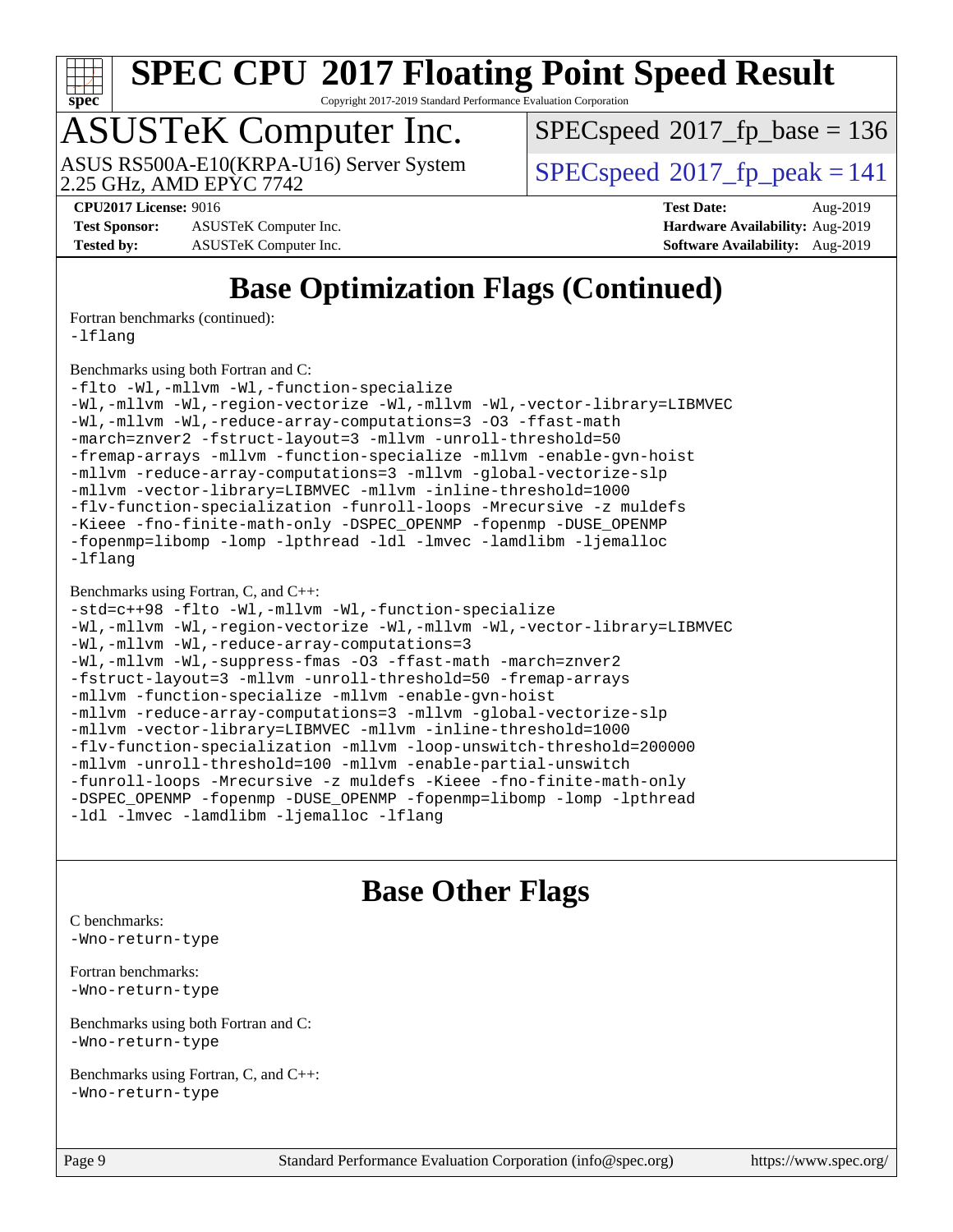

Copyright 2017-2019 Standard Performance Evaluation Corporation

## ASUSTeK Computer Inc.

2.25 GHz, AMD EPYC 7742 ASUS RS500A-E10(KRPA-U16) Server System  $\sqrt{\text{SPEC speed}^{\circ}2017\text{ fp}}$  peak = 141

[SPECspeed](http://www.spec.org/auto/cpu2017/Docs/result-fields.html#SPECspeed2017fpbase)<sup>®</sup>2017 fp base = 136

**[Test Sponsor:](http://www.spec.org/auto/cpu2017/Docs/result-fields.html#TestSponsor)** ASUSTeK Computer Inc. **[Hardware Availability:](http://www.spec.org/auto/cpu2017/Docs/result-fields.html#HardwareAvailability)** Aug-2019 **[Tested by:](http://www.spec.org/auto/cpu2017/Docs/result-fields.html#Testedby)** ASUSTeK Computer Inc. **[Software Availability:](http://www.spec.org/auto/cpu2017/Docs/result-fields.html#SoftwareAvailability)** Aug-2019

**[CPU2017 License:](http://www.spec.org/auto/cpu2017/Docs/result-fields.html#CPU2017License)** 9016 **[Test Date:](http://www.spec.org/auto/cpu2017/Docs/result-fields.html#TestDate)** Aug-2019

## **[Peak Compiler Invocation](http://www.spec.org/auto/cpu2017/Docs/result-fields.html#PeakCompilerInvocation)**

[C benchmarks](http://www.spec.org/auto/cpu2017/Docs/result-fields.html#Cbenchmarks): [clang](http://www.spec.org/cpu2017/results/res2019q3/cpu2017-20190830-17268.flags.html#user_CCpeak_clang-c)

[Fortran benchmarks:](http://www.spec.org/auto/cpu2017/Docs/result-fields.html#Fortranbenchmarks) [flang](http://www.spec.org/cpu2017/results/res2019q3/cpu2017-20190830-17268.flags.html#user_FCpeak_flang)

[Benchmarks using both Fortran and C](http://www.spec.org/auto/cpu2017/Docs/result-fields.html#BenchmarksusingbothFortranandC): [flang](http://www.spec.org/cpu2017/results/res2019q3/cpu2017-20190830-17268.flags.html#user_CC_FCpeak_flang) [clang](http://www.spec.org/cpu2017/results/res2019q3/cpu2017-20190830-17268.flags.html#user_CC_FCpeak_clang-c)

[Benchmarks using Fortran, C, and C++](http://www.spec.org/auto/cpu2017/Docs/result-fields.html#BenchmarksusingFortranCandCXX): [clang++](http://www.spec.org/cpu2017/results/res2019q3/cpu2017-20190830-17268.flags.html#user_CC_CXX_FCpeak_clang-cpp) [clang](http://www.spec.org/cpu2017/results/res2019q3/cpu2017-20190830-17268.flags.html#user_CC_CXX_FCpeak_clang-c) [flang](http://www.spec.org/cpu2017/results/res2019q3/cpu2017-20190830-17268.flags.html#user_CC_CXX_FCpeak_flang)

## **[Peak Portability Flags](http://www.spec.org/auto/cpu2017/Docs/result-fields.html#PeakPortabilityFlags)**

Same as Base Portability Flags

## **[Peak Optimization Flags](http://www.spec.org/auto/cpu2017/Docs/result-fields.html#PeakOptimizationFlags)**

#### [C benchmarks](http://www.spec.org/auto/cpu2017/Docs/result-fields.html#Cbenchmarks):

```
-flto -Wl,-mllvm -Wl,-function-specialize
-Wl,-mllvm -Wl,-region-vectorize -Wl,-mllvm -Wl,-vector-library=LIBMVEC
-Wl,-mllvm -Wl,-reduce-array-computations=3 -Ofast -march=znver2
-mno-sse4a -fstruct-layout=5 -mllvm -vectorize-memory-aggressively
-mllvm -function-specialize -mllvm -enable-gvn-hoist
-mllvm -unroll-threshold=50 -fremap-arrays
-mllvm -vector-library=LIBMVEC -mllvm -reduce-array-computations=3
-mllvm -global-vectorize-slp -mllvm -inline-threshold=1000
-flv-function-specialization -DSPEC_OPENMP -fopenmp -DUSE_OPENMP
-lmvec -lamdlibm -fopenmp=libomp -lomp -lpthread -ldl -ljemalloc
-lflang
Fortran benchmarks: 
603.bwaves s: basepeak = yes
 649.fotonik3d_s: basepeak = yes
 654.roms_s: -flto -Wl,-mllvm -Wl,-function-specialize
-Wl,-mllvm -Wl,-region-vectorize
-Wl,-mllvm -Wl,-vector-library=LIBMVEC
-Wl,-mllvm -Wl,-reduce-array-computations=3
-Wl,-mllvm -Wl,-enable-X86-prefetching -O3 -march=znver2
```
**(Continued on next page)**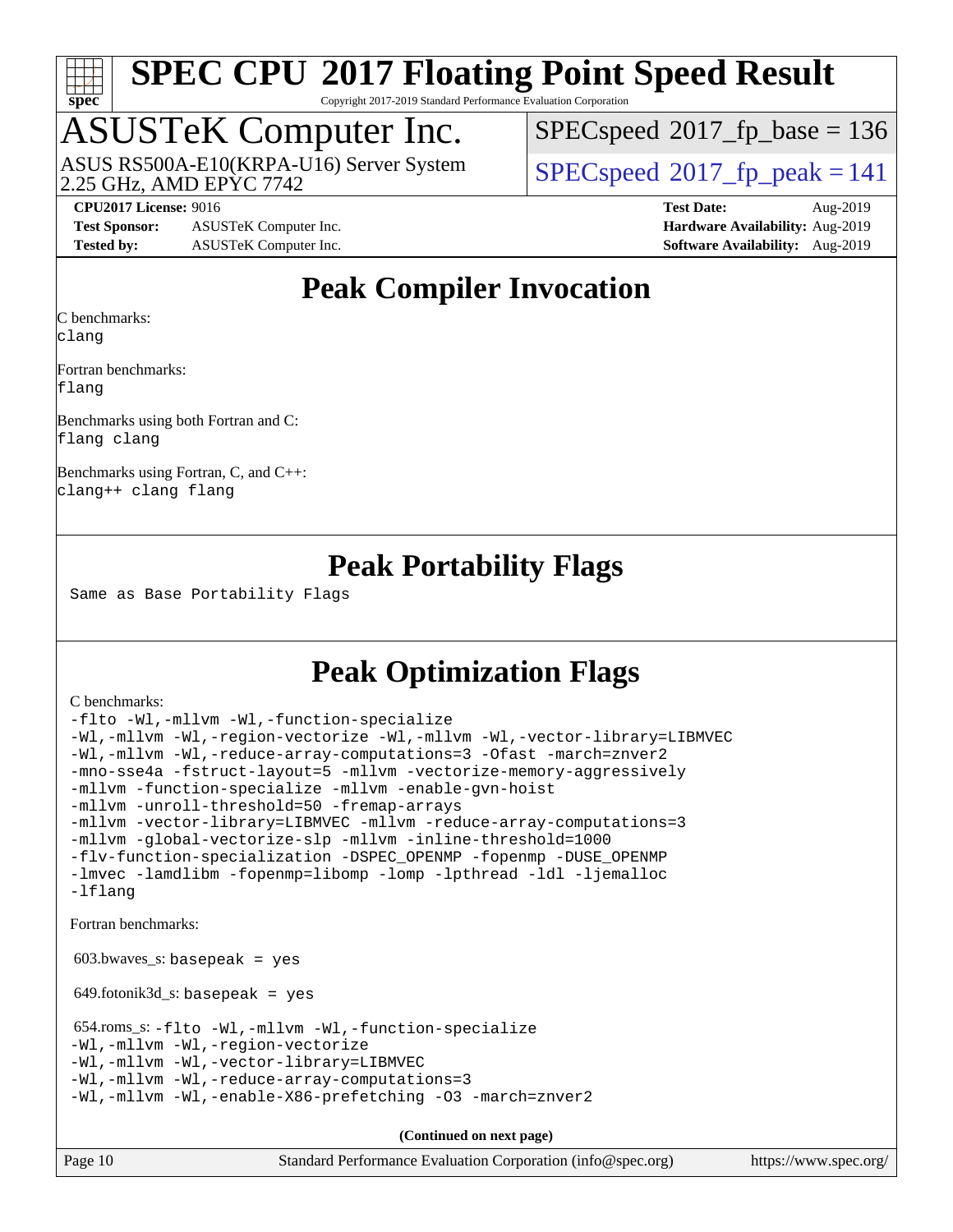

Copyright 2017-2019 Standard Performance Evaluation Corporation

## ASUSTeK Computer Inc.

2.25 GHz, AMD EPYC 7742 ASUS RS500A-E10(KRPA-U16) Server System [SPECspeed](http://www.spec.org/auto/cpu2017/Docs/result-fields.html#SPECspeed2017fppeak)®2017 fp\_peak = 141

[SPECspeed](http://www.spec.org/auto/cpu2017/Docs/result-fields.html#SPECspeed2017fpbase)<sup>®</sup>2017 fp base = 136

**[Test Sponsor:](http://www.spec.org/auto/cpu2017/Docs/result-fields.html#TestSponsor)** ASUSTeK Computer Inc. **[Hardware Availability:](http://www.spec.org/auto/cpu2017/Docs/result-fields.html#HardwareAvailability)** Aug-2019 **[Tested by:](http://www.spec.org/auto/cpu2017/Docs/result-fields.html#Testedby)** ASUSTeK Computer Inc. **[Software Availability:](http://www.spec.org/auto/cpu2017/Docs/result-fields.html#SoftwareAvailability)** Aug-2019

**[CPU2017 License:](http://www.spec.org/auto/cpu2017/Docs/result-fields.html#CPU2017License)** 9016 **[Test Date:](http://www.spec.org/auto/cpu2017/Docs/result-fields.html#TestDate)** Aug-2019

## **[Peak Optimization Flags \(Continued\)](http://www.spec.org/auto/cpu2017/Docs/result-fields.html#PeakOptimizationFlags)**

654.roms\_s (continued):

[-funroll-loops](http://www.spec.org/cpu2017/results/res2019q3/cpu2017-20190830-17268.flags.html#user_peakFOPTIMIZE654_roms_s_aocc-unroll-loops) [-Mrecursive](http://www.spec.org/cpu2017/results/res2019q3/cpu2017-20190830-17268.flags.html#user_peakFOPTIMIZE654_roms_s_F-mrecursive_20a145d63f12d5750a899e17d4450b5b8b40330a9bb4af13688ca650e6fb30857bbbe44fb35cdbb895df6e5b2769de0a0d7659f51ff17acfbef6febafec4023f) [-mllvm -vector-library=LIBMVEC](http://www.spec.org/cpu2017/results/res2019q3/cpu2017-20190830-17268.flags.html#user_peakFOPTIMIZE654_roms_s_F-use-vector-library_e584e20b4f7ec96aa109254b65d8e01d864f3d68580371b9d93ed7c338191d4cfce20c3c864632264effc6bbe4c7c38153d02096a342ee92501c4a53204a7871) [-Kieee](http://www.spec.org/cpu2017/results/res2019q3/cpu2017-20190830-17268.flags.html#user_peakEXTRA_FFLAGS654_roms_s_F-kieee) [-fno-finite-math-only](http://www.spec.org/cpu2017/results/res2019q3/cpu2017-20190830-17268.flags.html#user_peakEXTRA_FFLAGS654_roms_s_aocc-fno-finite-math-only) [-DSPEC\\_OPENMP](http://www.spec.org/cpu2017/results/res2019q3/cpu2017-20190830-17268.flags.html#suite_peakEXTRA_OPTIMIZE654_roms_s_DSPEC_OPENMP) [-fopenmp](http://www.spec.org/cpu2017/results/res2019q3/cpu2017-20190830-17268.flags.html#user_peakEXTRA_OPTIMIZE654_roms_s_aocc-fopenmp) [-DUSE\\_OPENMP](http://www.spec.org/cpu2017/results/res2019q3/cpu2017-20190830-17268.flags.html#user_peakEXTRA_OPTIMIZE654_roms_s_F-DUSE_OPENMP) [-fopenmp=libomp](http://www.spec.org/cpu2017/results/res2019q3/cpu2017-20190830-17268.flags.html#user_peakEXTRA_LIBS654_roms_s_aocc-fopenmp_3eb6ab80166bcc84161ff8c20c8d5bc344f88119f45620444596454f7d72e99b7a0ceefc2d1b4d190bd07306bbfdfc20f11f5a2dc69c9b03c72239f8406741c3) [-lomp](http://www.spec.org/cpu2017/results/res2019q3/cpu2017-20190830-17268.flags.html#user_peakEXTRA_LIBS654_roms_s_F-lomp) [-lpthread](http://www.spec.org/cpu2017/results/res2019q3/cpu2017-20190830-17268.flags.html#user_peakEXTRA_LIBS654_roms_s_F-lpthread) [-ldl](http://www.spec.org/cpu2017/results/res2019q3/cpu2017-20190830-17268.flags.html#user_peakEXTRA_LIBS654_roms_s_F-ldl) [-lmvec](http://www.spec.org/cpu2017/results/res2019q3/cpu2017-20190830-17268.flags.html#user_peakEXTRA_FLIBSEXTRA_LIBS654_roms_s_F-lmvec) [-lamdlibm](http://www.spec.org/cpu2017/results/res2019q3/cpu2017-20190830-17268.flags.html#user_peakEXTRA_FLIBSEXTRA_LIBS654_roms_s_F-lamdlibm) [-ljemalloc](http://www.spec.org/cpu2017/results/res2019q3/cpu2017-20190830-17268.flags.html#user_peakEXTRA_LIBS654_roms_s_jemalloc-lib) [-lflang](http://www.spec.org/cpu2017/results/res2019q3/cpu2017-20190830-17268.flags.html#user_peakEXTRA_LIBS654_roms_s_F-lflang)

[Benchmarks using both Fortran and C](http://www.spec.org/auto/cpu2017/Docs/result-fields.html#BenchmarksusingbothFortranandC):

 $621.wrf_s$ : basepeak = yes

 $627.cam4_s$ : basepeak = yes

 $628.pop2_s:$  basepeak = yes

[Benchmarks using Fortran, C, and C++:](http://www.spec.org/auto/cpu2017/Docs/result-fields.html#BenchmarksusingFortranCandCXX)

607.cactuBSSN\_s: basepeak = yes

## **[Peak Other Flags](http://www.spec.org/auto/cpu2017/Docs/result-fields.html#PeakOtherFlags)**

[C benchmarks](http://www.spec.org/auto/cpu2017/Docs/result-fields.html#Cbenchmarks): [-Wno-return-type](http://www.spec.org/cpu2017/results/res2019q3/cpu2017-20190830-17268.flags.html#user_CCpeak_F-Waocc-no-return-type)

[Fortran benchmarks](http://www.spec.org/auto/cpu2017/Docs/result-fields.html#Fortranbenchmarks): [-Wno-return-type](http://www.spec.org/cpu2017/results/res2019q3/cpu2017-20190830-17268.flags.html#user_FCpeak_F-Waocc-no-return-type)

[Benchmarks using both Fortran and C](http://www.spec.org/auto/cpu2017/Docs/result-fields.html#BenchmarksusingbothFortranandC): [-Wno-return-type](http://www.spec.org/cpu2017/results/res2019q3/cpu2017-20190830-17268.flags.html#user_CC_FCpeak_F-Waocc-no-return-type)

[Benchmarks using Fortran, C, and C++:](http://www.spec.org/auto/cpu2017/Docs/result-fields.html#BenchmarksusingFortranCandCXX) [-Wno-return-type](http://www.spec.org/cpu2017/results/res2019q3/cpu2017-20190830-17268.flags.html#user_CC_CXX_FCpeak_F-Waocc-no-return-type)

[The flags files that were used to format this result can be browsed at](tmsearch)

<http://www.spec.org/cpu2017/flags/ASUSTekPlatform-Settings-AMD-Rome-V1.0-revA.html> <http://www.spec.org/cpu2017/flags/aocc200-flags-A1.2019-09-17.html>

[You can also download the XML flags sources by saving the following links:](tmsearch) <http://www.spec.org/cpu2017/flags/ASUSTekPlatform-Settings-AMD-Rome-V1.0-revA.xml> <http://www.spec.org/cpu2017/flags/aocc200-flags-A1.2019-09-17.xml>